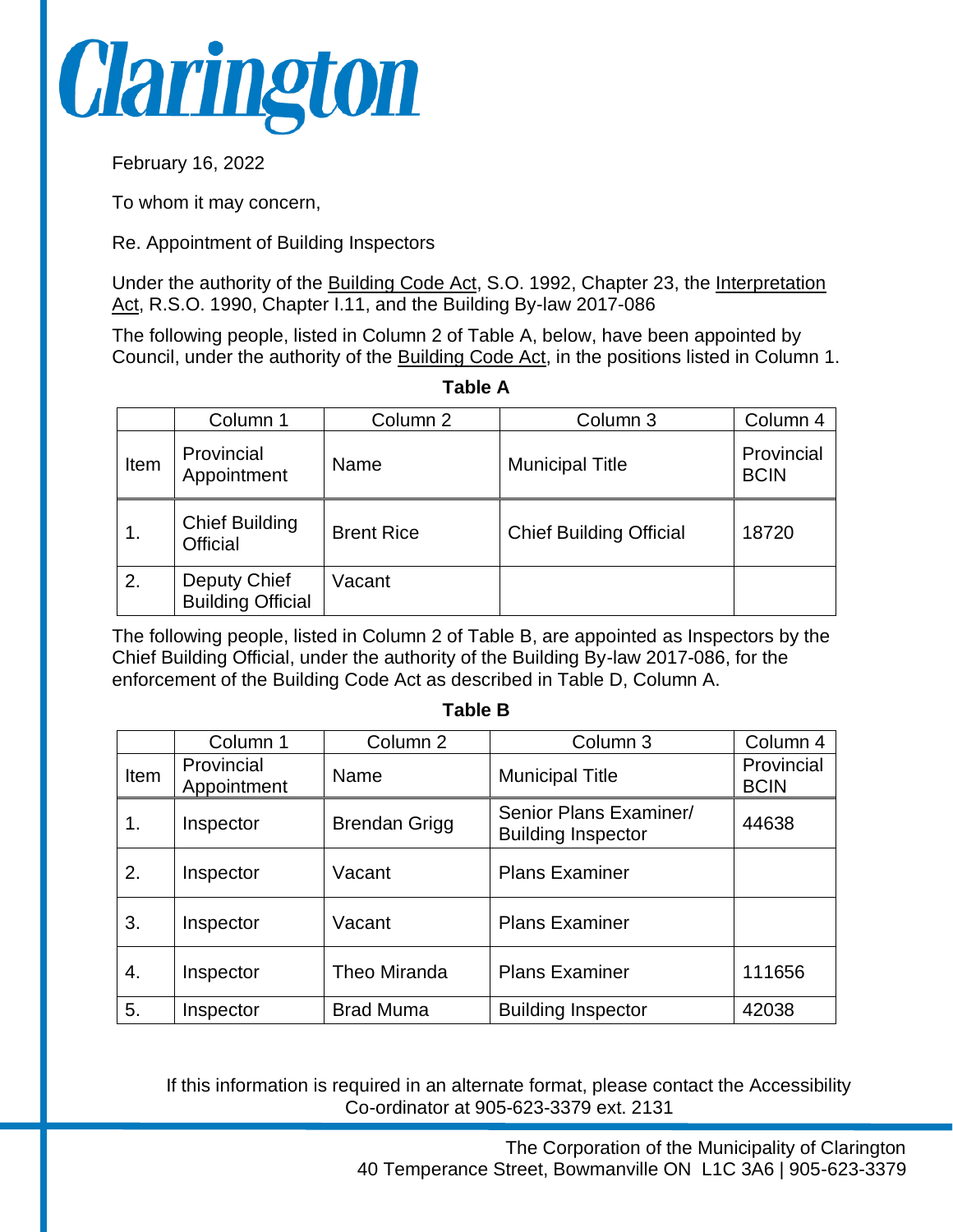

|             | Column 1                  | Column <sub>2</sub>      | Column <sub>3</sub>                        | Column <sub>4</sub>       |
|-------------|---------------------------|--------------------------|--------------------------------------------|---------------------------|
| <b>Item</b> | Provincial<br>Appointment | Name                     | <b>Municipal Title</b>                     | Provincial<br><b>BCIN</b> |
| 6.          | Inspector                 | Dave Abramczuk           | Senior Building Inspector                  | 36111                     |
| 7.          | Inspector                 | <b>Michael Conner</b>    | <b>Building Inspector</b>                  | 108778                    |
| 8.          | Inspector                 | Vacant                   | <b>Building Inspector</b>                  |                           |
| 9.          | Inspector                 | <b>Steve Leca</b>        | Senior<br>Mechanical/Plumbing<br>Inspector | 102188                    |
| 10.         | Inspector                 | Vacant                   | Mechanical/ Plumbing<br>Inspector          |                           |
| 5.          | Inspector                 | <b>Christopher Drury</b> | Mechanical/Plumbing<br>Inspector           | 43550                     |
| 12.         |                           |                          |                                            |                           |

The following people, listed in Column 2 of Table C, are appointed as Inspectors by the Chief Building Official, under the authority of the Building By-law 2017-086, for plans review and inspection as described in Table D, Column B.

## **Table C**

|      | Column 1                  | Column <sub>2</sub>     | Column 3                                | Column 4                  |
|------|---------------------------|-------------------------|-----------------------------------------|---------------------------|
| Item | Provincial<br>Appointment | Name                    | <b>Municipal Title</b>                  | Provincial<br><b>BCIN</b> |
| 1.   | Inspector                 | <b>Randy Reinert</b>    | <b>Chief Fire Prevention</b><br>Officer | 20139                     |
| 2.   | Inspector                 | <b>Bridgette Diotte</b> | <b>Fire Prevention Inspector</b>        | 103576                    |
| 3.   | Inspector                 | <b>Matt Muirhead</b>    | <b>Fire Prevention Inspector</b>        | 113119                    |
| 4.   | Inspector                 | <b>Derek Fraser</b>     | <b>Fire Prevention Officer</b>          | 46652                     |
| 5.   | Inspector                 | Vacant                  | <b>Fire Prevention Inspector</b>        |                           |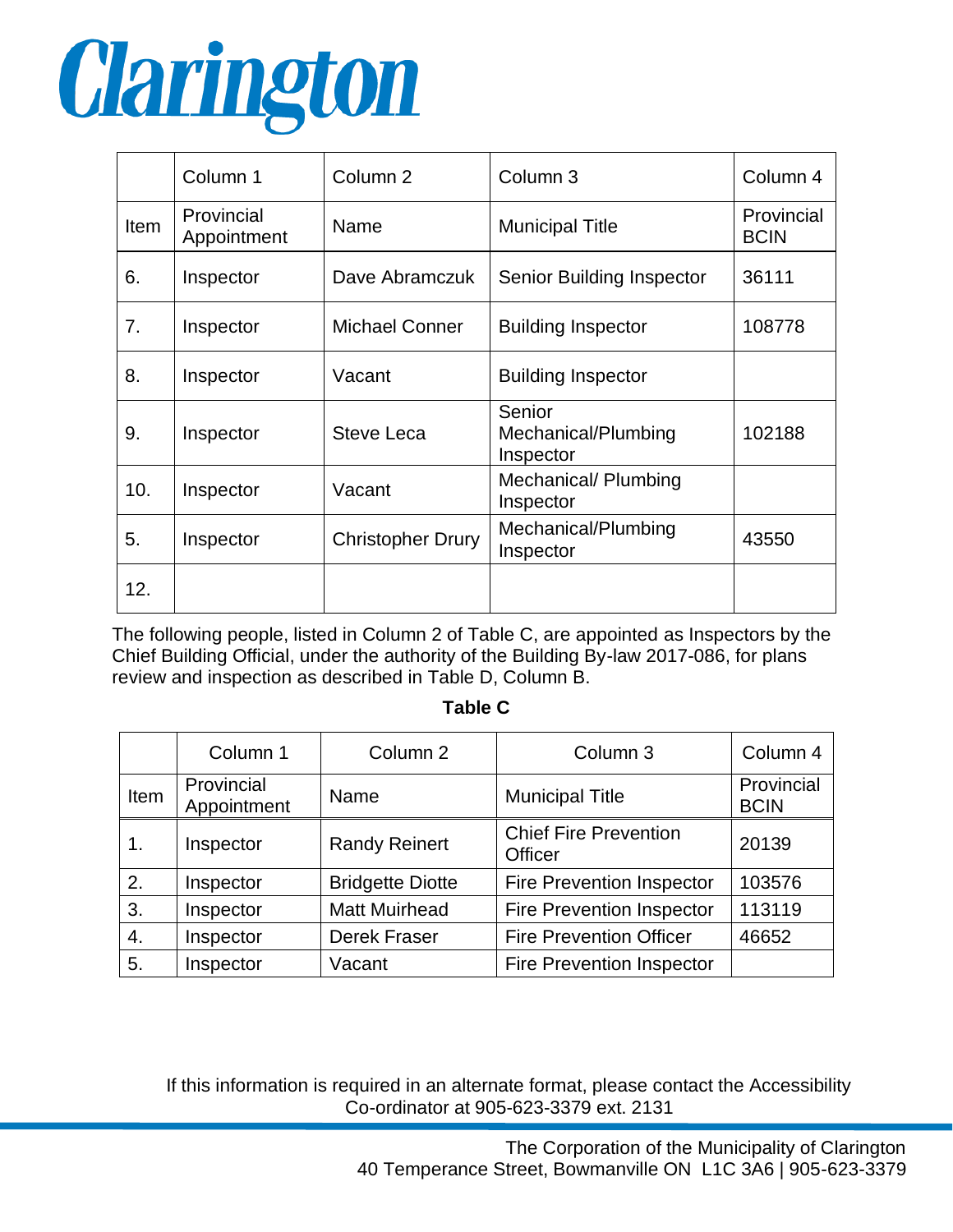

## **Table D**

| Column A                                                                                                                                                                                                                                                                              | Column B                                                                                                                                                                                                                                                                                                                                                                                                                                                                                                                                                                                                                                               |
|---------------------------------------------------------------------------------------------------------------------------------------------------------------------------------------------------------------------------------------------------------------------------------------|--------------------------------------------------------------------------------------------------------------------------------------------------------------------------------------------------------------------------------------------------------------------------------------------------------------------------------------------------------------------------------------------------------------------------------------------------------------------------------------------------------------------------------------------------------------------------------------------------------------------------------------------------------|
| Inspectors listed in Schedule 'A', Table<br>B are appointed for the enforcement of<br>the Building Code Act in the roles and<br>jurisdictions identified in the categories<br>of qualification pursuant to Division C,<br>Part 3, Section 3.1 of the Ontario<br><b>Building Code.</b> | Inspectors listed in Schedule 'A', Table<br>C are appointed for plans review and<br>inspection in the role and jurisdiction<br>identified in the category of qualification<br>for Fire Protection pursuant to Division<br>C, Part 3 Section 3.1 of the Ontario<br>Building Code, specifically for:                                                                                                                                                                                                                                                                                                                                                     |
|                                                                                                                                                                                                                                                                                       | Fire alarm and detection systems,<br>Standpipe and hose systems,<br>Fire suppression systems (including<br>sprinkler systems), excluding single<br>family dwellings and townhouses (if<br>each townhouse has a separate<br>sprinkler system) if legislation<br>requires that all residential buildings<br>be fully sprinklered.<br>Voice communication systems,<br>Fire fighter's elevators,<br>Emergency electrical power supply<br>(including related emergency and<br>exit lighting),<br>Access for fire fighters,<br>٠<br>Fire access routes,<br>Fire hydrants,<br>Fire extinguishers<br>$\bullet$<br>Exterior tanks, and<br>Hazardous substances. |

Inspectors listed in Schedule 'A', Table C, shall report deficiencies to the Chief Building Official or a Deputy Chief Building Official for determination of issuance of orders and compliance.